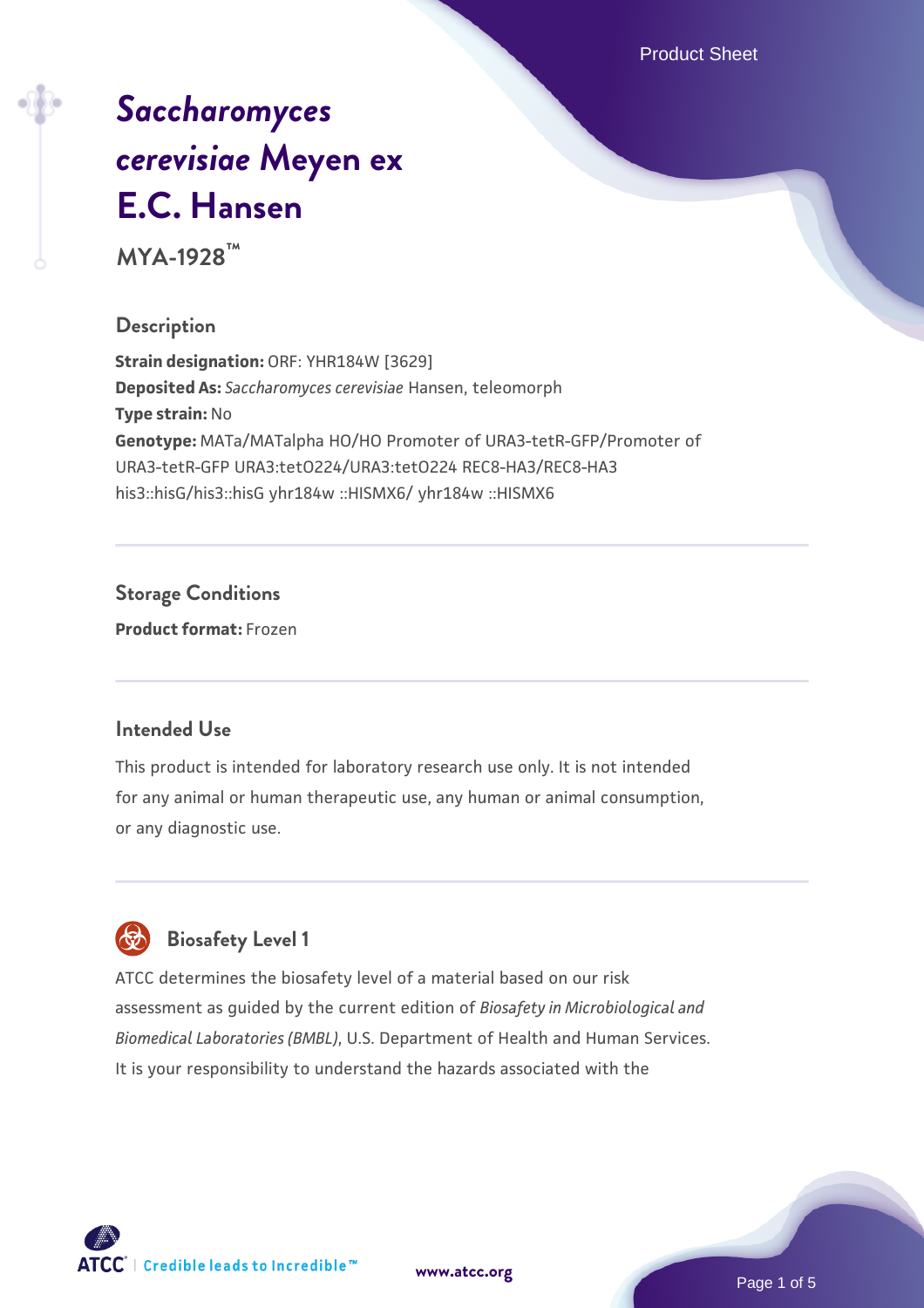material per your organization's policies and procedures as well as any other applicable regulations as enforced by your local or national agencies.

ATCC highly recommends that appropriate personal protective equipment is always used when handling vials. For cultures that require storage in liquid nitrogen, it is important to note that some vials may leak when submersed in liquid nitrogen and will slowly fill with liquid nitrogen. Upon thawing, the conversion of the liquid nitrogen back to its gas phase may result in the vial exploding or blowing off its cap with dangerous force creating flying debris. Unless necessary, ATCC recommends that these cultures be stored in the vapor phase of liquid nitrogen rather than submersed in liquid nitrogen.

## **Certificate of Analysis**

For batch-specific test results, refer to the applicable certificate of analysis that can be found at www.atcc.org.

## **Growth Conditions**

**Medium:**  [ATCC Medium 1245: YEPD](https://www.atcc.org/-/media/product-assets/documents/microbial-media-formulations/1/2/4/5/atcc-medium-1245.pdf?rev=705ca55d1b6f490a808a965d5c072196) **Temperature:** 25°C

#### **Notes**

Additional information on this culture is available on the ATCC web site at [www.atcc.org.](http://www.atcc.org/)



**[www.atcc.org](http://www.atcc.org)**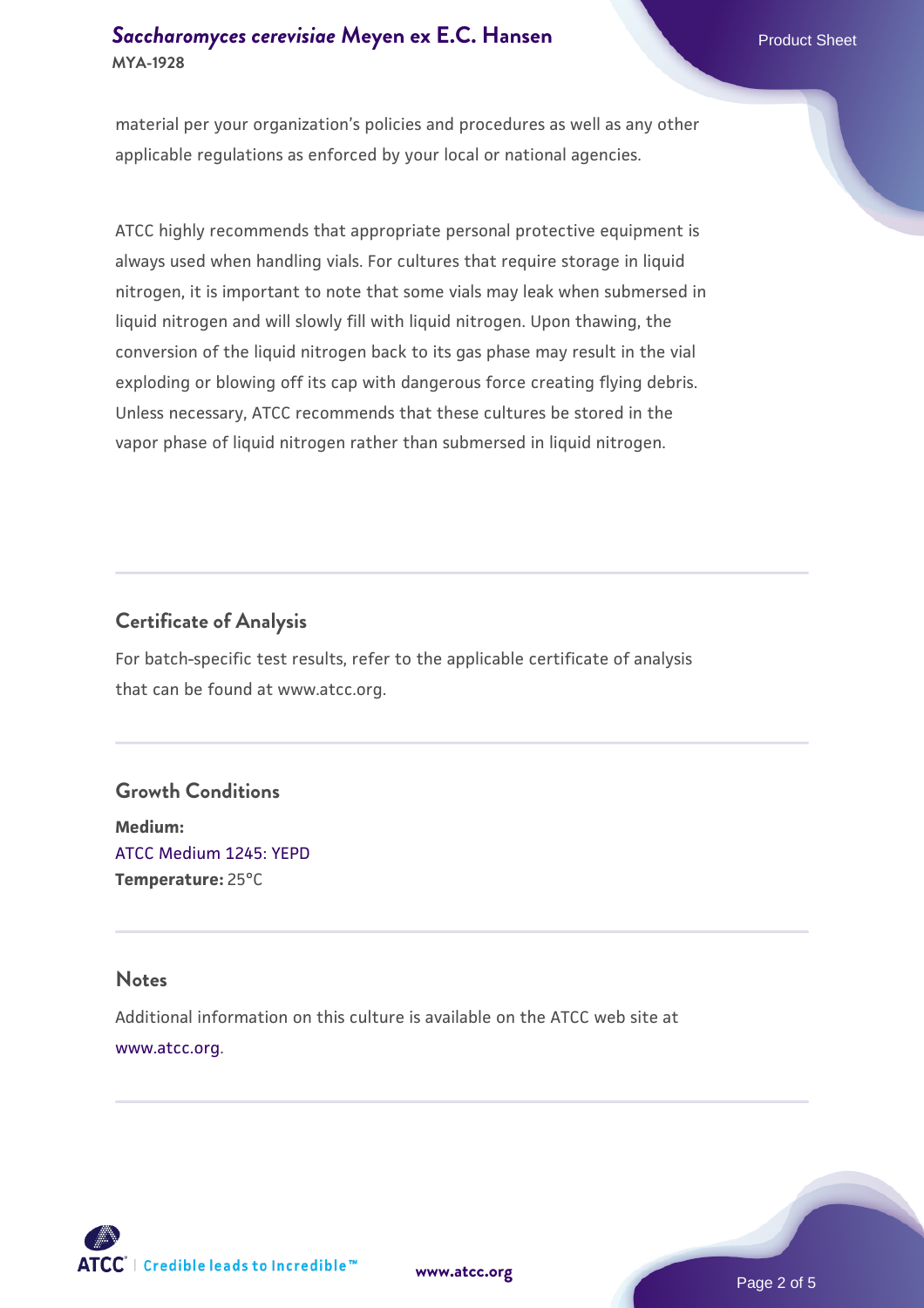## **Material Citation**

If use of this material results in a scientific publication, please cite the material in the following manner: *Saccharomyces cerevisiae* Meyen ex E.C. Hansen (ATCC MYA-1928)

#### **References**

References and other information relating to this material are available at www.atcc.org.

## **Warranty**

The product is provided 'AS IS' and the viability of ATCC® products is warranted for 30 days from the date of shipment, provided that the customer has stored and handled the product according to the information included on the product information sheet, website, and Certificate of Analysis. For living cultures, ATCC lists the media formulation and reagents that have been found to be effective for the product. While other unspecified media and reagents may also produce satisfactory results, a change in the ATCC and/or depositor-recommended protocols may affect the recovery, growth, and/or function of the product. If an alternative medium formulation or reagent is used, the ATCC warranty for viability is no longer valid. Except as expressly set forth herein, no other warranties of any kind are provided, express or implied, including, but not limited to, any implied warranties of merchantability, fitness for a particular purpose, manufacture according to cGMP standards, typicality, safety, accuracy, and/or noninfringement.

#### **Disclaimers**



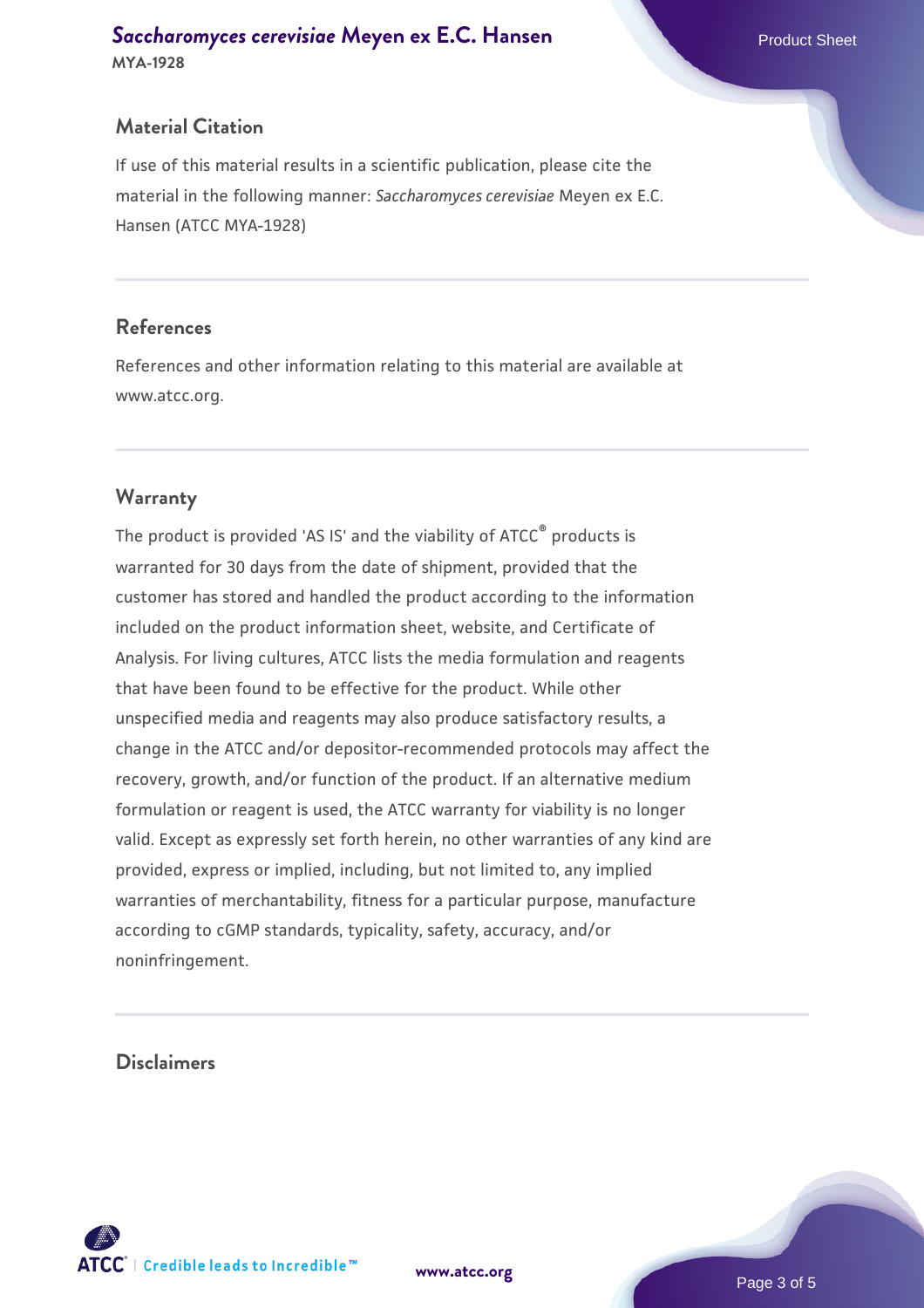This product is intended for laboratory research use only. It is not intended for any animal or human therapeutic use, any human or animal consumption, or any diagnostic use. Any proposed commercial use is prohibited without a license from ATCC.

While ATCC uses reasonable efforts to include accurate and up-to-date information on this product sheet, ATCC makes no warranties or representations as to its accuracy. Citations from scientific literature and patents are provided for informational purposes only. ATCC does not warrant that such information has been confirmed to be accurate or complete and the customer bears the sole responsibility of confirming the accuracy and completeness of any such information.

This product is sent on the condition that the customer is responsible for and assumes all risk and responsibility in connection with the receipt, handling, storage, disposal, and use of the ATCC product including without limitation taking all appropriate safety and handling precautions to minimize health or environmental risk. As a condition of receiving the material, the customer agrees that any activity undertaken with the ATCC product and any progeny or modifications will be conducted in compliance with all applicable laws, regulations, and guidelines. This product is provided 'AS IS' with no representations or warranties whatsoever except as expressly set forth herein and in no event shall ATCC, its parents, subsidiaries, directors, officers, agents, employees, assigns, successors, and affiliates be liable for indirect, special, incidental, or consequential damages of any kind in connection with or arising out of the customer's use of the product. While reasonable effort is made to ensure authenticity and reliability of materials on deposit, ATCC is not liable for damages arising from the misidentification or misrepresentation of such materials.

Please see the material transfer agreement (MTA) for further details regarding the use of this product. The MTA is available at www.atcc.org.

#### **Copyright and Trademark Information**

© ATCC 2021. All rights reserved.